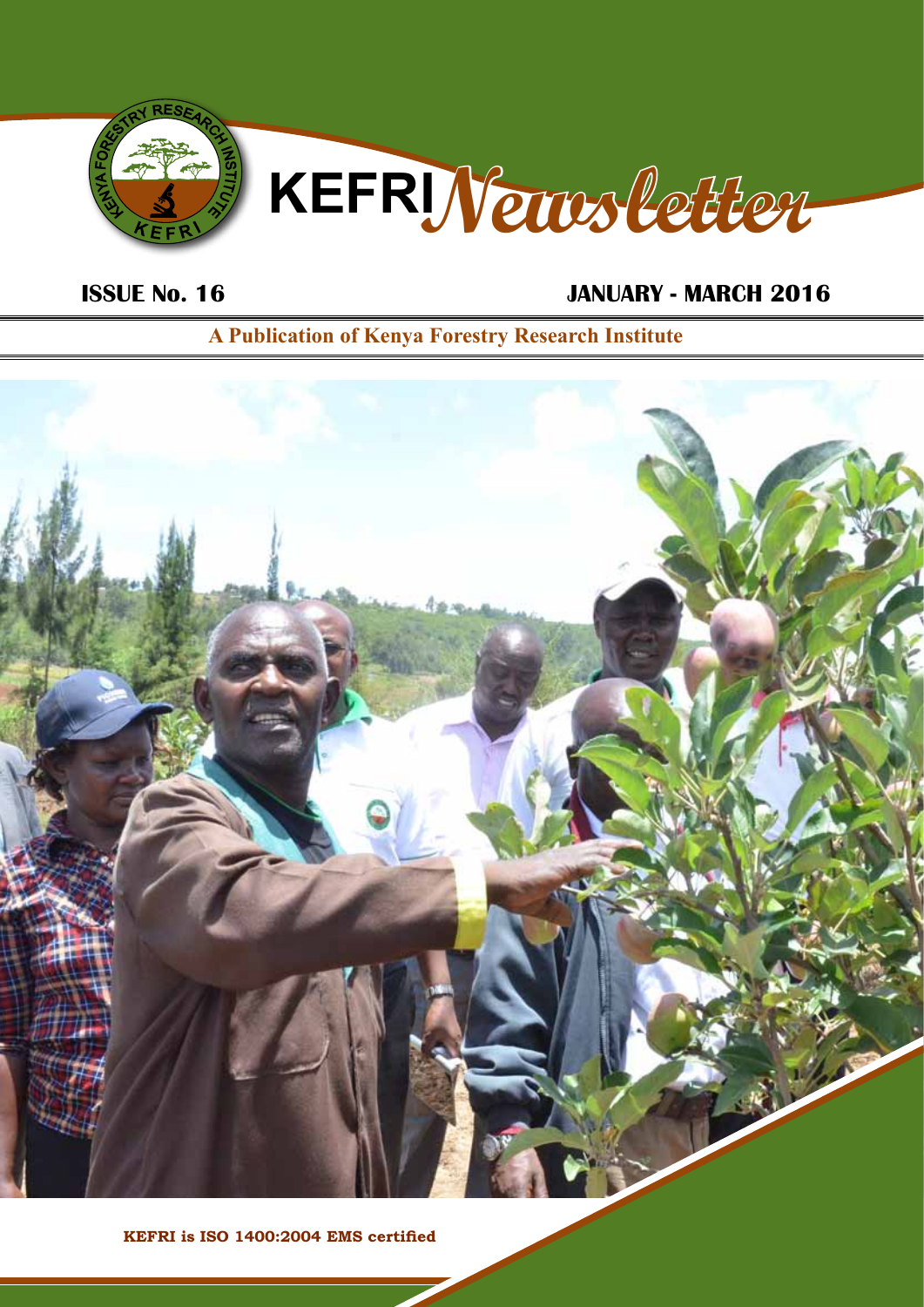NEMA Launches Climate Change Programme *By J. Otuoma and B. Namisi*



Mr. Shadrack Lotundonyang (holding microphone) assisted by Dr. Bernard Kigomo commissioning the project during the inception workshop at Loitokitok. Looking on is Ms. Wangari Kirumba and Ms. Miriam Kago (left), Mr. Solomon Kereku and Dr. Gabriel Muturi (right)

**Kenya has taken bold steps towards climate change. Over the years the government has put in place relevant policies and strategies. It has launched the National Climate Change Response Strategy (NCCRS) towards effectively addressing challenges paused by climate change phenomenon and is in the process of formalizing both the National Climate Change Framework Policy and Climate Change Bill. Additionally, the government has integrated climate change into the second national Medium-Term Development Plan (MTP II) and established a Climate Change Secretariat in the Ministry of Environment to serve as the overall national climate change coordinating unit.**

# **Contents**

| NEMA Launches Climate Change Programme ———————————————————— 2                                                                                                                    |  |
|----------------------------------------------------------------------------------------------------------------------------------------------------------------------------------|--|
| KEFRI Marks International Day of Forests ———————————————————— 4                                                                                                                  |  |
| <b>Consultative Meeting on Bamboo Resource</b><br>Development<br>$\sim$ 6                                                                                                        |  |
| Field Days $\qquad \qquad \qquad$                                                                                                                                                |  |
|                                                                                                                                                                                  |  |
|                                                                                                                                                                                  |  |
| <b>Sainsbury/KEFRI Grant to Community</b><br>$\sim$ 10<br>group in West Ugenya Siaya                                                                                             |  |
| Forum Forestry and Wildlife Forum ———————————————————— 11                                                                                                                        |  |
| Technical workshop on restoration of degraded                                                                                                                                    |  |
| <b>Policies and Practices for Climate Change</b><br>Adaptation Course <u>example and the set of a</u> set of a set of a set of a set of a set of a set of a set of a set of $13$ |  |
|                                                                                                                                                                                  |  |

**Editorial team:** S. Gitonga, Dr. J. Mulatya, S. Mogaka, B. Namisi and R. Mokaya

#### **Layout and Design:** Charles Nyogot

**Printed by: Helkan Technology Ltd.** 

*KEFRI Newsletter is a quartely publication produced by Corporate Affairs and Quality Assurance Office*



It is against this background that the National Environment Management Authority (NEMA), jointly with Kenya Forestry Research Institute (KEFRI), Tana and Athi River Development Authority (TARDA) and Coast Development Authority (CDA) signed a memorandum and launched Kenya's Climate Change Adaptation Programme (KCCAP) on 29th January, 2016 in Nairobi. KCCAP is supported by the Adaptation Fund, a Kyoto Protocol provision.

The Fund supports developing countries' integrated programmes to build resilience to climate change and help vulnerable communities adapt to climate change based on their respective country priorities.

Speaking during the launch, the Cabinet Secretary Ministry of Environment, Natural Resources and Regional Development Authorities, Prof. Judi Wakhungu lauded NEMA for securing 10 Million USD on behalf of the Kenya Government to fund Climate Change Adaptation projects.

"The Ministry nominated NEMA to become the National Implementing Entity (NIE) for Kenya as well as serve as the Designated National Authority (DNA) for Clean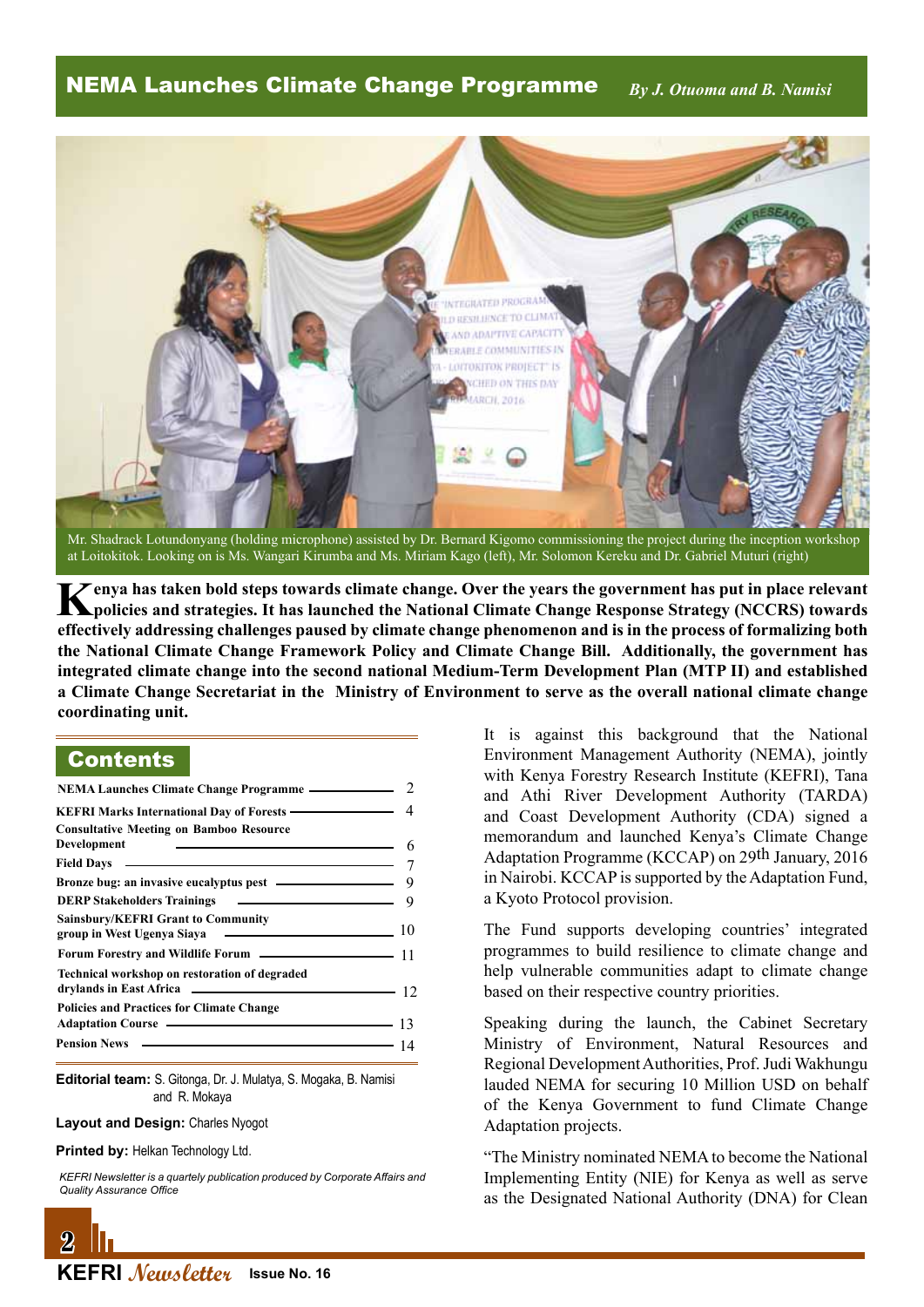Development Mechanism (CDM). NEMA becomes the 12<sup>th</sup> organisation globally, and 5<sup>th</sup> in Africa to get this accreditation.

The Cabinet Secretary further outlined adoption of drought tolerant trees and crops, promotion of value addition in farm produce, and development of water harvesting structures among others as the means the programme intends to use in implementing the programme.

#### **Kajiado to benefit from Adaptation Fund** *By S. Gitonga and B. Kamondo*

KEFRI commissioned the Kenya Climate Change Adaptation Programme (KCCAP) in Loitokitok, Kajiado South sub-county on 23rd March, 2016 under the Integrated Programme to Build Resilience to Climate Change and Adaptive Capacity of Vulnerable Communities in Kenya.

Dr. Bernard Kigomo, Senior Deputy Director KEFRI revealed that the programme aims to improve livelihoods, promote climate resilient agriculture, agroforestry, pastoral and agro-pastoral production systems to mitigate effects of climate change.

"The outcomes of the project are enhanced land use systems, increased food security, water harvesting and management for livestock and crop production, value chain engagement and drought tolerant high value tree and food crops," said Dr. Kigomo.

Speaking at the same inception workshop, Ms. Wangari Kirumba the National Implementing Entity coordinator representing Director NEMA, the National Implementing Entity (NIE), congratulated KEFRI for being the first among 11 implementing entities to launch its programme component.

"Loitokitok component of the programme will cost Ksh. 428 Million, and KEFRI will coordinate the component to be implemented jointly with Kenyatta University, World Vision, VIRED International and Nasaru Women Group," she said.

"The Integrated Programme to Build Resilience to Climate Change and Adaptive Capacity of Vulnerable Communities in Kenya is one of the 11 other projects to be implemented by public and private agencies in 14 sub-counties in Kenya," she said.

Mr. Shadrack Lotundonyang, the Deputy County Commissioner Loitokitok Central Division, stated that global warming is real and directly related to climate change.

"Kenya's poorest and most vulnerable are at the frontline in experiencing the negative impacts of climate change. Where there is scarcity of resources such as water, food



Ms. Wangare Kirumba and Dr. Muturi addressing attendants during the opening ceremony of the inception workshop

and pasture, communities turn against each other," he said. "Communities in Loitokitok sub-county a semi arid zone, experience widespread poverty, food insecurity, human wildlife conflict and loss of life," he added.

He called upon communities and stakeholders to conserve the environment and embrace the project to diversify livelihood opportunities for the benefit of the sub-county and the country at large.

Mr. Solomon Kereku, the sub-County Administrator is proud of Loitokitok for being among the few selected sub-counties to implement the programme. "The meteorological department recorded February 2016 as the hottest month globally, proving climate change is with us," said Mr. Kereku.

According to Dr. Gabriel Muturi, the Project Manager, the objectives of the workshop was to update members on; progress of the programnme and stakeholders discussion on strategies and framework that will govern operation of the programme.

For the past three decades, KEFRI has successfully implemented such projects in other ASALs regions of Kenya including Turkana, Laikipia, Makueni and Kitui counties. This long experience in dryland research gives the institute a strategic advantage in implementation of the programme," he revealed.

One of the engagements in the climate change dialogue process at COP 21 of global agreement,was to support smallholder farmers and pastoralists to build resilience to climate change.

The World Bank in 2015 unveiled Ksh. 1.6 trillion funding to help African countries adapt to climate change and build resilience to climate shocks such as the prevailing El Nino rains and recurrent droughts.

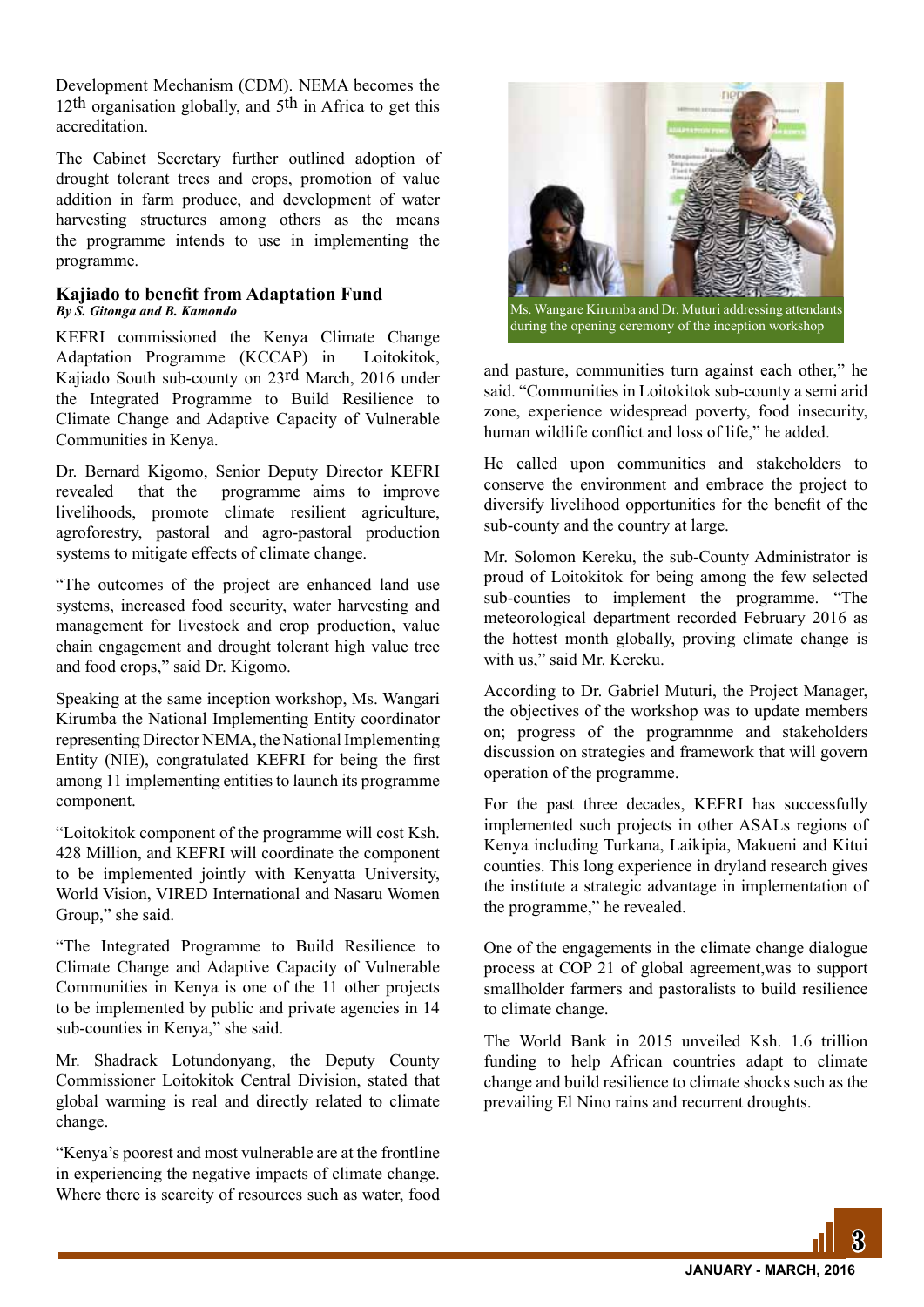# KEFRI Marks International Day of Forests - 2016 *By S. Gitonga and D. Ochieng*

More than 700 visitors participated at the field day<br>
hosted by KEFRI in partnership with the County Government of Laikipia at Kinamba Primary School on 21st March, 2016.

The field day coincided with the International Day of Forests whose theme was "Forests and Water". The objective of the event was to shed light on the potential and usefulness of trees on the environment and economy. The programme of the day included: exhibition by KEFRI and stakeholders; farm visits; tree planting and celebration of the International Day of Forests at Kinamba Primary School.

#### **Exhibition at Kinamba Primary school**

KEFRI and its stakeholders exhibited various technologies that could enhance environmental conservation and improve livelihoods of Laikipia County residents.

The Institute displayed: tree seed production; sandalwood *(Osyris lanceolata)* products and propagation methods that included seed and air layering; bamboo products, propagation and utilization. Farmers got an opportunity to purchase high quality tree seed of both indigenous and exotic species as well as seedlings of sandalwood and bamboo and *Melia volkensii* (Mukau)

Fifteen (15) collaborators including; Kenya Forest Service, Dedan Kimathi University, KARLO, Ministry of Agriculture, Fisheries and Livestock and various Community Based Organizations (CBOs) also displayed their products and technologies. The exhibits included high quality coffee seedlings, poultry, medicinal plants, indigenous vegetables, honey and related products, and tree seed and collection by Lariak Forest Community Association.

#### **Farm visit**

KEFRI delegates visited Hon. Joshua Irungu's farm near Kinamba town. The farm comprises: indigenous and exotic tree species planted specifically for aesthetic and medicinal value; water harvesting techniques; high value fruit trees; macadamia, mangoes, avocados, passion fruits, pawpaw and lemon; drip irrigation in horticulture; growing of cabbages and kales; zero grazing (rearing of dairy cows, goats and pedigree dopper); hatchery and improved indigenous poultry; a tree nursery propagating macadamia and several mango varieties; and fodder bank and hay store.

The Governor has devoted every Monday and Wednesday to train visitors on various agribusiness ventures that he has initiated on his farm. During each visit he trains up to 200 visitors aiming to change the attitude through demonstration of the various agribusiness technologies.

#### **Mr. Gatimu's farm**

Mr. Andrew Kinyua Gatimu operates a vibrant tree nursery and fruit orchard since 1999. KEFRI trained him on Tree Nursery Management and Practices. The skills gained have enabled him to improve farming practices, thus ripping benefits from high value fruit trees namely grafted mangoes, avocados and apples which are the key farm produce.



Mr. Gatimu explaining about propagation and improved production of grafted apples growing on his farm

The farmer also operates a tree nursery currently holding assorted tree seedlings that include Jack fruit, avocado, macadamia and tomato tree.

He amazed even the scientists by his exceptional grafting of tomato tree with *Cestrum aurantiacum* which in many places is considered an invasive plant.

#### **Celebration of International Day of Forests**

The day's climax was tree planting at Kinamba Primary School and speeches by stakeholders.

The Laikipia County Governor Hon. Joshua Irungu, KEFRI Deputy Director in charge of Technical Support Services Dr. Ebby Chagala-Odera, County Director for Forests and Environment Mr. David Kingori and the Headmaster Kinamba School Mr. Peter Mwaura planted *Prunus africana, Filicium decipiens* (Thika Palm), *Teclea nobilis* and *Olea europeae* in that order.

Dr. Ebby Chagala on behalf of the Director KEFRI highlighted the importance of forests as part of the solution to improving water supply, environment and food security.

"KEFRI conducts research and partners with other institutions in trainings and dissemination of forestry

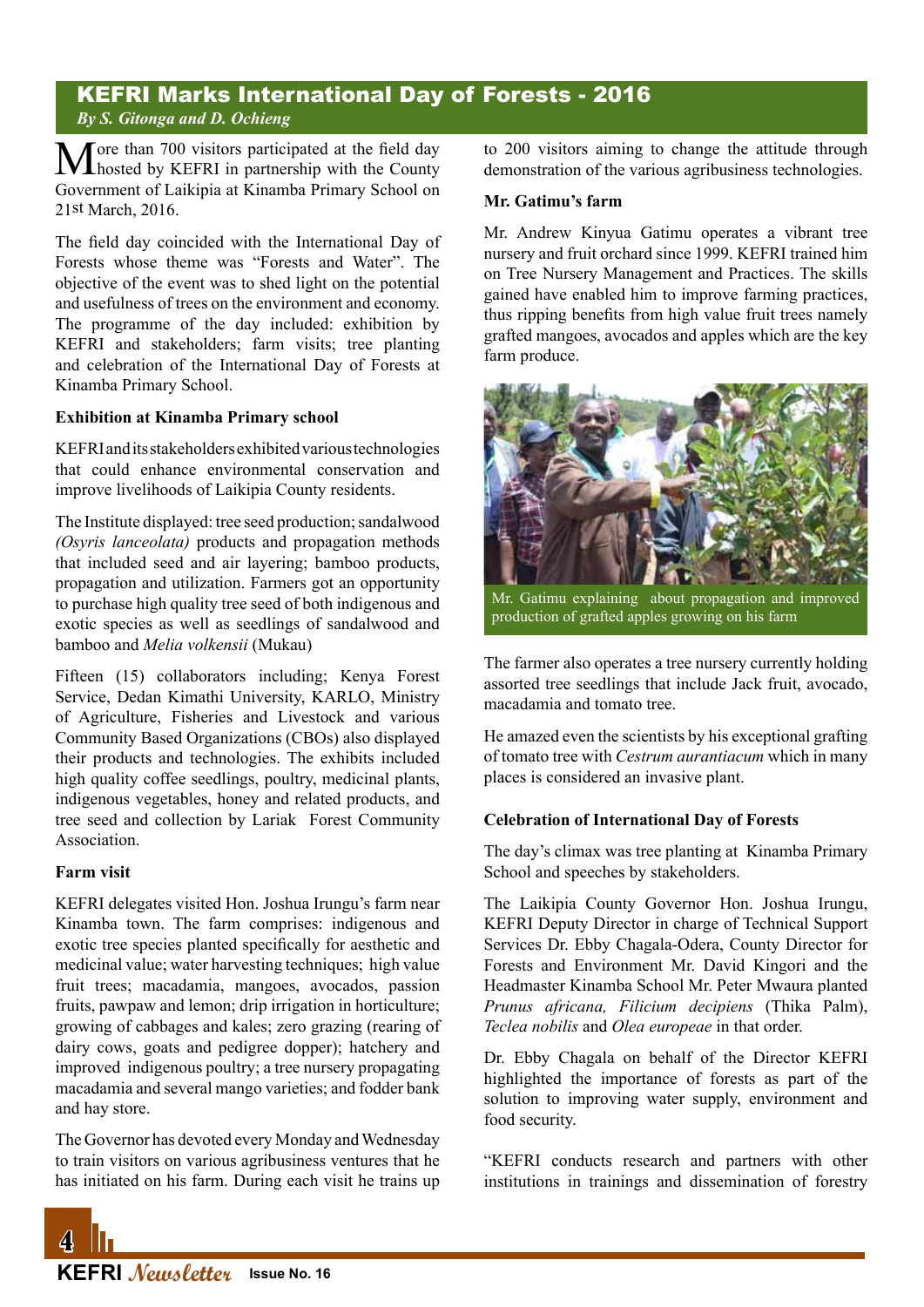

Dr. Ebby Chagalla-Odera (left) is helpd by Mr. Joram Kagombe and Dr. Gabriel Muturi in planting Thika Palm tree at Kinamba Primary School, Laikipia

information and technologies. Trees provide fuelwood and employment, food, medicine, and at the same time acts as carbon sinks for mitigating climate change. Thus, forests highly influence water availability and quality," she said.

Dr. Chagala pointed out that Kenya is considered a water scarce country and in Laikipia County 42% of residents have no access to clean water. She called upon the community to plant trees as an enterprise and to improve their environment.

"KEFRI jointly with the County government of Laikipia will strengthen efforts in tree planting and forest rehabilitation to lessen deforestation which is the main contributor of water shortage, global warming and land degradation," she said.

Governor Joshua Irungu in his keynote address revealed his Countys' 4-year strategy of planting 40 million trees and 2 million fruits trees to reach the 10% tree cover.

Currently, 46% of Laikipia residents are living below the poverty line, is considered as water scarce and has 672 Km2 approximately 6.9% of forest cover. Thus the County Government plans to improve the environment and livelihoods by empowering youth to embrace horticulture and other agribusiness enterprises, construct water dams for the community to access clean and safe drinking water.

In order to reduce forest and environmental degradation his government has initiated Household Economic Empowerment Programme (HEEP) to provide environmentally friendly alternative livelihoods such as horticulture water harvesting and use of energy efficient systems amongst others.

"My Government will foster a working relationship to spur national economic development through enabling legal frame works that will motivate institutions to partner and provide appropriate technologies for socioeconomic development," said the Govenor.



Bamboo at KEFRI Forest Product Centre

#### **KEFRI and CFA plants tree**

KEFRI jointly with Muguga Community Farmers' Association (CFA), Human Rights Information Forum (HRIF), pupils from Nguriunditu primary school, and other stakeholders planted different tree species to mark the International Day of Forests on at Gachuthi farm in Muguga Natural forest.

Mr. Josidas Muthama, for HRIF urged members to foster a culture of planting and taking care of trees for the goodness of all mankind and wildlife at large.

Speaking at the same event, Mr. Simon Kamonde the CFA Chairman, urged members to continue planting more trees so as to leave a positive legacy and help in mitigating effects of climate change. "Tree planting is a mandate that each and everyone should embrace, this group has not only planted trees, but also yielded their profits and provided employment opportunities to many," he added.

#### **Laikipia Governor visits KEFRI**

Prior to the field day, the Governor Hon. Joshua Irungu accompanied by his County Director of Cabinet Affairs Ms. Annette Wambui, Director for Development and Planning Mr. Charles Ndiritu, and the Director in-charge of Laikipia Development Authority Mr. Peter Wangai paid a visit to KEFRI headquarters on 2nd March, 2016.

The main agenda was to chart the way forward on a joint tree planting project for Laikipia County. "KEFRI will be happy to partner with the County Government and offer technical skills to help increase the countys' tree cover to 10% from the current 6.9%," said Dr. Chikamai.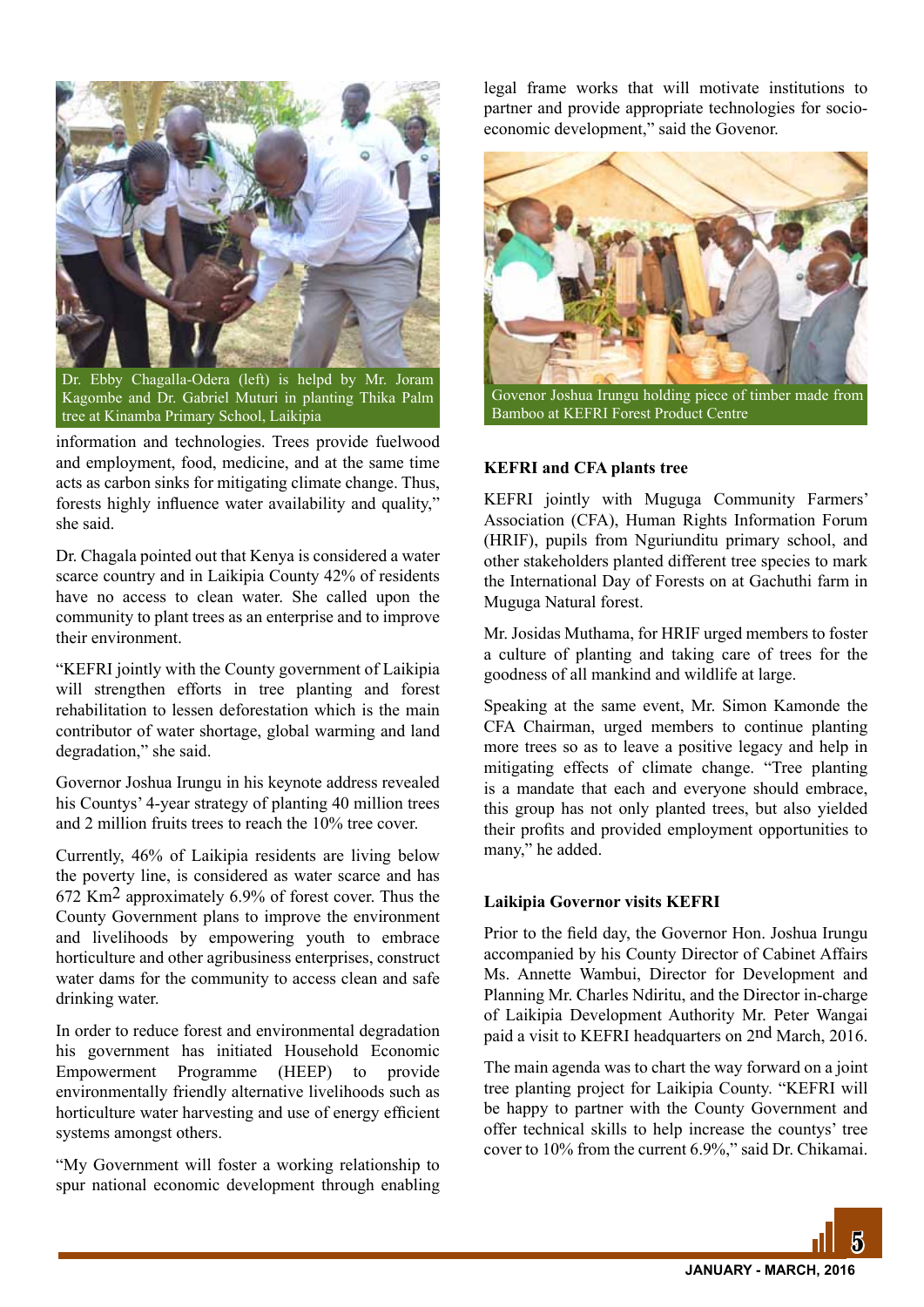# Consultative Meeting on Bamboo Resource Development *By B. Namisi and R.Mokaya*

International Network for Bamboo and Rattans<br>(INBAR) and the Governments of the Netherlands, (INBAR) and the Governments of the Netherlands, China, Ethiopia, Uganda and Kenya will draft a proposal for a new tri-lateral programme on the development of the bamboo sector in Europe, East Africa and China. This resolution was reached during the regional consultative meeting hosted by KEFRI with support from INBAR on 8th March, 2016.

The regional meeting had in attendance representatives from both the private and public sector including the Ministry of Environment, Natural Resources and Regional Development Authorities, Kenya Forestry Service, Green Belt Movement, The Clinton Foundation, Embassy of the Kingdom of Netherlands, The Bamboo Trading Company, Kitil Farm among others.

The meeting focused on three key areas. First, the reduction of poverty and securing green economic growth through the development and improvement of industrial Bamboo value chains in East Africa. Proposed activities in this area include: national bamboo assessment through mobilization of domestic resources in order to collect information; the testing of exotic species as opposed to *Oldenia alpina*; inclusion of a market study so as to understand the current sales statistics of bamboo; capacity development activities which would depend heavily on private partners.

The second key area focused on increased international trade and investment between Europe, East Africa and China. The activities under this result area include: developing technical guidelines for bamboo products and processes. This activity would serve as a guideline for companies to develop their processing and product quality and provide the much needed boost to forge partnerships with European importers. The second activity in this result area involves training of Kenyans on technical guidelines while involving the Ministry of Industrialization, County governments, technical colleges and universities. The third activity would be a national awareness campaign on bamboo for domestic consumers focusing specifically on producing green procurement policy briefs.

The third result area focus on land restoration and mitigating climate change. Within this area, participants noted that delivery system of the planting material is critical to the development sector. Emphasis was placed on support in the identification of flagship species and areas of plantation. Sustainable forest management capacity development with the involvement of public private partnerships is also an area of interest.



shown potential to support cottage industry in Kenya

Mr. Paul Ongugo, science leader at KEFRI thanked the Governments of China and Netherlands for their commitment to the development of the Bamboo sector in Kenya. He emphasized the importance of synergy between the private sector, government, civil society and academia.

The meeting concluded with participants agreeing to the formulation of a draft proposal to be submitted to the Governments of Netherlands and China by the 3rd quarter of 2016.

# Kenya WaTER Towers Project Inception Workshop *By B. Namisi and M. Rao*

KEFRI in partnership with the European Union and the Ministry of Environment, Natural Resources and Regional Development Authorities hosted the inaugural workshop for the Kenya WaTER Towers Protection and Climate Change Mitigation and Adaptation (WaTER) project in Kisumu County on 11th February, 2016.

The WaTER project focus on protecting two of Kenya's five water towers namely Mt. Elgon and Cherangany Hills and their eco-system services. The 5-year project has four components.

KEFRI is implementing component 4 of the project whose goal is to develop technologies and procedures that will enhance decision making options and systems that will help improve the management of key water towers in the country.

In his welcome remarks, Dr. Bernard Kigomo on behalf of the Director KEFRI, lauded the project saying that

**KEFRI Newsletter Issue No. 16**

 $\mathbb{G}% _{n}$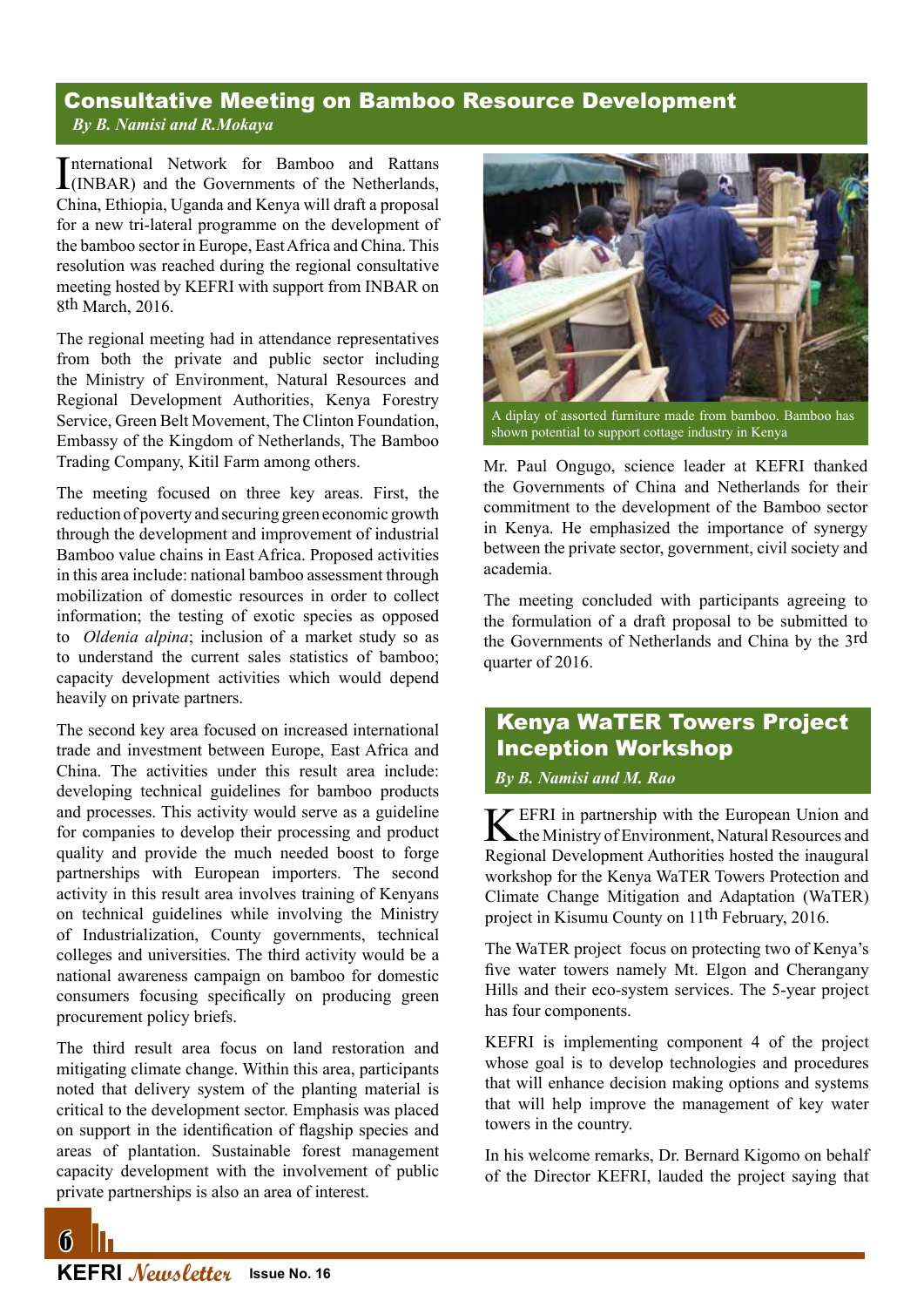

WaTER Towers Protection and Climate Change Mitigation and Adaptation Project in Kisumu

the launch was taking place at an opportune time as the effects of climate change are now becoming a reality. He further encouraged both the National and County Governments to offer support to community groups that have taken initiative to rehabilitate degraded areas within the forests.

The workshop gave stakeholders an opportunity to; acquaint themselves with the purpose, objectives and expected deliverables of the project; review issues affecting protection and sustainable management of the two water towers; share experiences and lessons learnt in forest rehabilitation; and identify community representatives to support implementation of the project at grass-root level.

Chief Officer for Green Energy and Climate Change Authority, Kisumu County Mrs. Lorna Omuodo highlighted that the County is faced with challenges including deforestation and land degradation; loss of biodiversity; soil erosion and water pollution. Consequently, the County Government is spearheading planting of bamboo along water courses to control soil erosion and mitigate climate change.

"The Government is also sensitizing local communities on consequences of their negative actions on the environment," she stated.

Mrs. Omuodo thanked EU and other development partners for their support towards achieving 10% tree cover in the country as envisioned in Kenya's Vision 2030 Plan.

Mr. Paul Ongugo a Science Leader in KEFRI, informed participants that the project seeks to empower local communities to adopt viable land use options which will contribute to their well-being.

The participants visited also were drawn from Kenya Forest Service, Kenya Water Towers, University of Eldoret, Community Forest Associations, County Governments and the private sector. Maragoli Hills and Nandi forest to view sites that KEFRI is rehabilitating.

# CHERP Open Day *By J. Otwoma*

Open days is one of the channels KEFRI uses to disseminate information and technologies to stakeholders. An open day for Central Highland Eco Region was held on 31st March, 2016 at KEFRI headquarters.

A total of 934 people attended the event whose objective was to: show-case various KEFRI technologies, products and services, and provide opportunity for interaction and sharing experiences between KEFRI scientists and stakeholders.

KEFRI under CHERP displayed various technologies including: high quality tree seed; propagation and utilization of bamboo sandalwood and camphor; tissue culture of trees such as *Melia volkensii* (Mukau); forest health focusing on tree diseases, pests and control measures; agroforestry practices, site matching of trees, best farm practices; identification of diverse tree species, rehabilitation of forests, Water towers and degraded sites, soil analysis and soil improvement strategies, wood and non - wood products.

Publications such as; guidelines for wood preservation using diffusion, high yielding *Eucalyptus grandis* as a commercial crop in Kenya, vegetative propagation of *Pinus patula*, pests and diseases associated with Eucalyptus in Kenya among others were given out to stakeholders for purposes of reinforcing information and technologies gathered and exhibited respectively during the open day.

Kenya Forest Service, a partner institution also demonstrated and explained their functions in forest protection, regulations and implementation of various forest policies.

Stakeholders also displayed their technologies including: training on traditional medicinal plants by Kerwa old age group; herbal medicine and value addition of Moringa by clean care; conservation activities by CFA – Muguga; use of bio-digesters by Nderi Uzima Health Community; production of yoghurt and strawberries by Green Farm-Limuru; and energy saving technologies.

Learning institutions that attended the event were; Precious Primary School Zambezi, Kikuyu Boys High School and Kabianga University College.

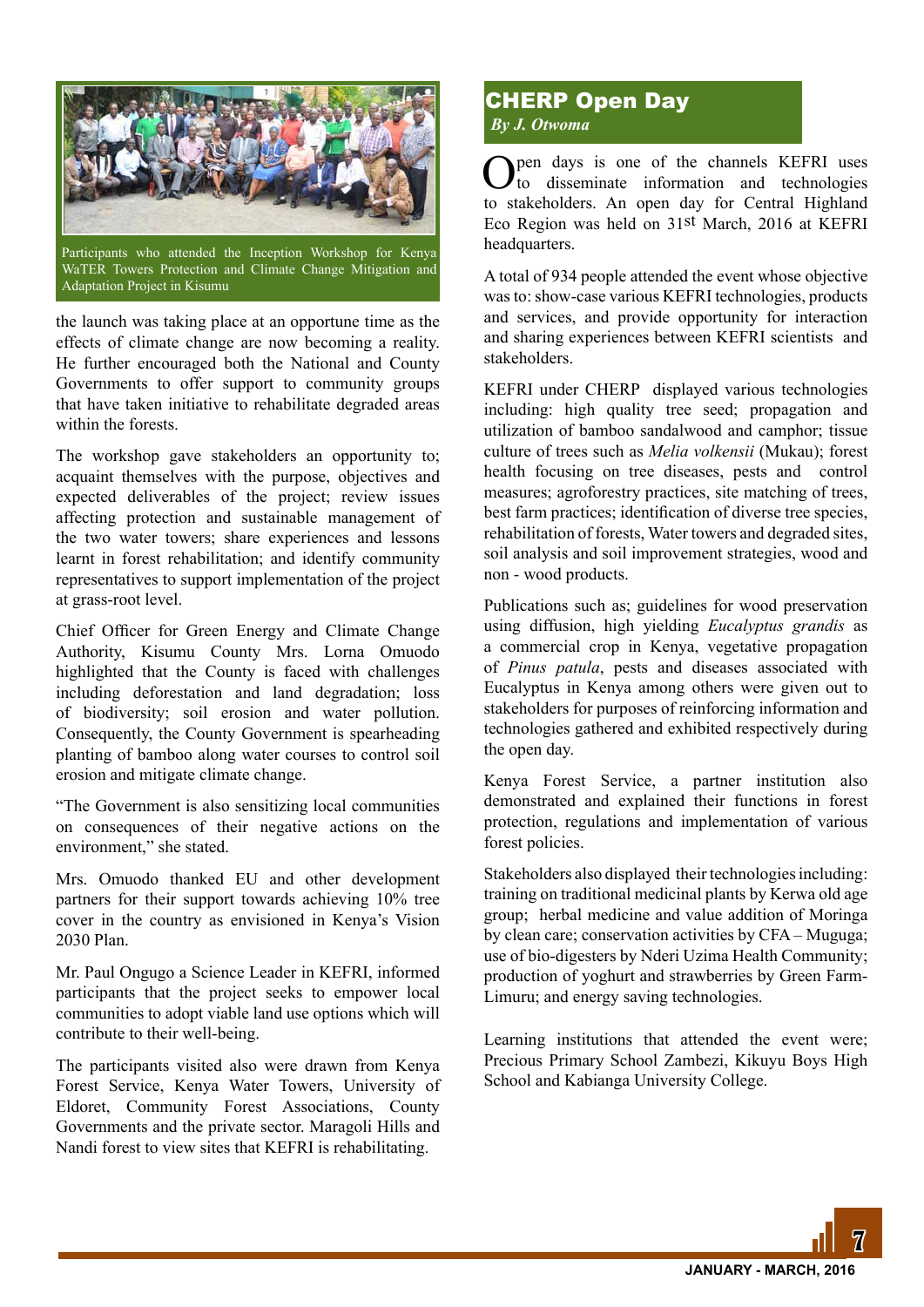# Ngobit Farmers Field Day *By S. Wakori and J. Otwoma*



*Osyris lanceolata* (Sandalwood) at Ngobit

CHERP conducted a Farmers' Field Day to demonstrate<br>
domestication of *Osyris lanceolata* (Sandalwood) in Ngobit, Laikipia County on 26th January, 2016.

Sandalwood is an indigenous shrub or small tree, currently over exploited due to its highly valued oil. Sandalwood oil is used in cosmetic, fragrance and pharmaceutical industries.

Demand for the tree species is high yet propagation is a challenge. KEFRI has been researching on propagation methods as well as training youth and groups on the same.

Nestle World, a youth group in Ngobit old beneficiary of such training has been raising seedlings in their tree nursery. Two years ago, KEFRI bought 50 seedlings from the group and established a demonstration plot at Ngobit Girls High School.

CHERP therefore held a field day at the School aiming to demonstrate propagation and domestication of Osyris. It was also an interactive forum between KEFRI and stakeholders.

During the field day, community members were shown: how to identify sandalwood tree species in the wild; propagation methods of the species by use of seed and marcots.

Planting techniquces, and nurturing of the tree species



on farm was also highlighted. The community were very happy with KEFRI for organizing the field day and training them.

Mr. Joram Kagombe, Deputy Regional Director CHERP addressing farmers and other stakeholders during the discussion session

# Farmers Field Day, Nachu

Within the same period, CHERP held a farmers' field day at Mr. Paul Karomo's farm in Nachu - Ndeiya, Kiambu County on 22nd January, 2016.

The field day, attended by 87 people, sensitized the local community on growing *Melia volkensii* (Mukau). Mukau is an indigenous fast growing drought tolerant tree that grow very well the Eastern region, Kenya. It is valued for its high quality termite resistant timber.

KEFRI used the on farm trial to demonstrate techniques of establishing and managing Mukau, which has shown growth potential in Central region semi-arid areas Messrs; Jesse Lugadiru and Eston Mutitu informed farmers the tree has high growth rate and its timber sells 3 times higher than cypress. In agroforestry systems mukau grows well even when intercropped with food crops. The farm has 10 Mukau trees that are 5 years old.

#### Ekerege Field Day *By R. Shanda*

**K**EFRI Forest Products Research Centre (FPRC) and Lake Victoria Basin Eco-region Research Programme (LVBERP is promoting value addition to bamboo in the region.

On 10th March, 2016, a joint field day was organized at Ekerege, Migori County to transfer technologies on bamboo value addition. This was the first official KEFRI function within Migori County under the auspices of the new KEFRI sub-center.

Dr. Robert Nyambati, the Regional Director LVBERP, gave an overview of the institute's mandate, pointing out that with establishment of Migori sub-centre, KEFRI technologies and services have been brought closer to the people and they should therefore utilize them effectively.

The display included: posters; publications on seedlings; assorted value added bamboo products; nursery establishment techniques; on farm management; harvesting and post harvesting handling; utilization and marketing of bamboo products.

Participants toured a nearby bamboo plantation where six species, *Bambusa vulgaris*, *Oxytenthera abyssinica*, *Dendrocalamus giganteus, Dendrocalamus asper, Bambusa tulda* and *Bambusa bambos* are growing. Bamboo products i.e corner stands, tables, chairs, curtain blinds, mats stools, floor boards and laminated timber among others were displayed.

Participants raised issues on propagation, management, harvesting, processing and marketing which KEFRI staff addressed accordingly.

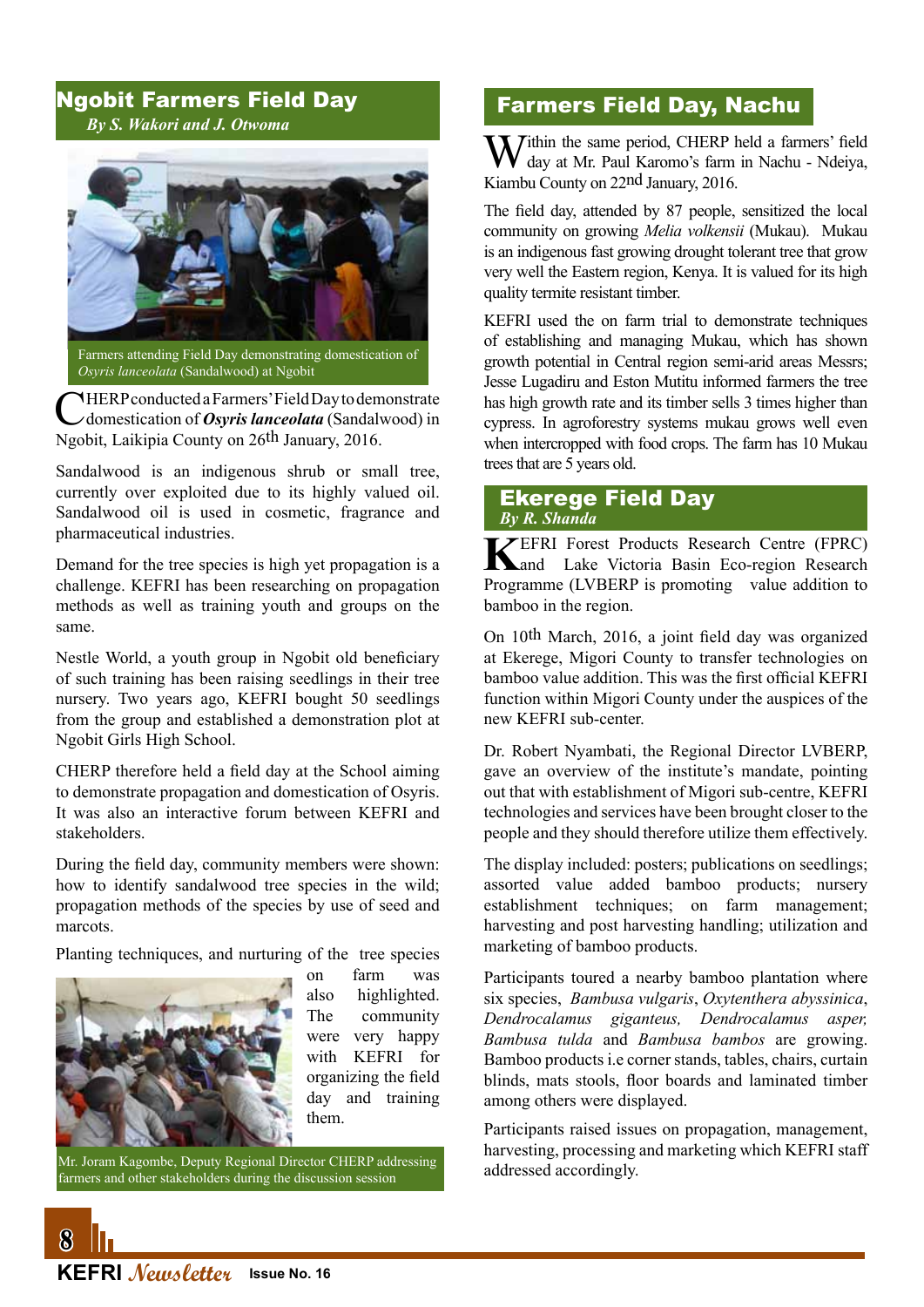# Bronze bug: an invasive eucalyptus pest

## *By E. Mutitu and S. Gitonga*

Eucalyptus trees are the most widely grown hardwood species outside their natural habitat. These trees have been introduced in more than 50 countries and cover about 20 million hectares worldwide (excluding 11 million hectares in their native habitat, Australia).

In Kenya eucalyptus enjoys wide acceptance due to survival in diverse climatic zones. Eucalypts provide socio-economic and environmental benefits, and act as an important source of poles, post, timber, and commercial cellulose fibre for paper and viscose industry.

Eucalyptus plantations and woodlots in East Africa and particularly Kenya have been threatened by increasingly devastating invasive pests and diseases. Lately the Eucalyptus have been infested by Bronze bug (*Thaumastocoris peregrinus*) joining other pests which include Blue Gum Chalcid (BGC) (*Leptocybe invasa),* Red gum lerp psyllid (*Glycaspis brimblecombei)* and Eucalyptus snout beetle (*Gonipterus scutellatus*). There is need therefore to develop, efficient and cost-effective measures to counter economic loss from the invasive bug.

Biological control, or biocontrol, is the use of living organisms such as predators or parasitoids to manage pests. Such organisms may be indigenous, in which case the numbers of the natural enemies need only to be increased. This is simply termed as Augmentative Biological Control.



Bronze bug (left), and *C. noackae* its biological control agent

Management of the exotic Cypress aphids *(Cinara cupressivora)* that caused serious damage on Mexican Cypress countrywide in the early 1990s is a model example of a recent successful Classical Biological Control Programme in Kenya. *Pausia juniperorum*, a parasitoid, was introduced in the aphid infested areas in the mid 90s. After a short duration, the biocontrol agent spread in all major host tree-growing areas, lessening the economic loss caused by the pest.

The Bronze bug, is an Australian insect pest first reported in South Africa in 2003. Therefore it has been reported in other African countries, including Zimbabwe, Malawi, Mozambique, Tanzania and Uganda. In Kenya, it was reported in October 2009 in Kajiado County, attacking a wide range of Eucalyptus species including hybrid clones.

The Bronze bug is a small sap-sucker that mainly infests fully expanded leaves of host trees. Infested trees display reddening of leaves, and then yellowing (="Winter bronzing") sometimes followed by early leaf senescence. Although the bug infestations seldom result in tree death, highly infested trees become stunted and open to attack by other pests and diseases. The bug causes economic loss similar to BGC and is thus considered one of the most devastating pests of Eucalyptus in the country. A management strategy is being developed by KEFRI with the help of quasi-related international institutions.

# DERP Stakeholders Trainings

*By E. Kyalo*



*Melia volkensii* seed pre-treatment for quick germination

KEFRI Drylands Ecoregion Research Programme (DERP) has been in forefront developing technologies and disseminating information which can contribute towards improving tree cover and to mitigate the negative effects of climate change in the drylands.

KEFRI staff,with funding from Africa Sand Dam Foundation, trained members of NdwaaeNgutwaeand Wikwatyowa Mutula self-help group on 15th and 17th March, 2016 respectively on environment conservation, income generating activities, and good governance.

Grafting techniques and management of *Melia volkensii*  on farm was highlighted because the tree has desirable characteristics for the drylands. It can grow fast within a

*Continued to page 14*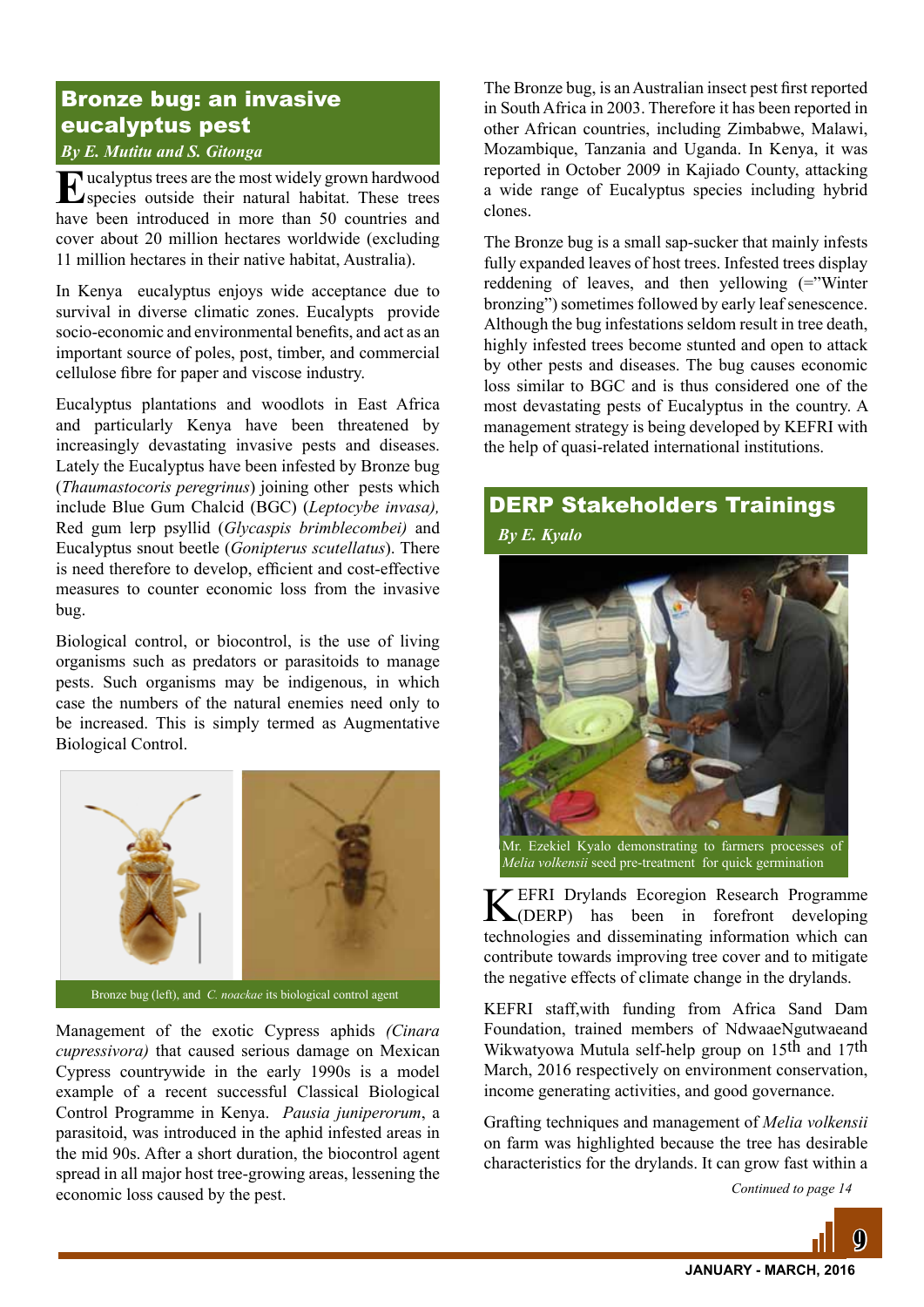# Sainsbury/KEFRI Grant to Community group in West Ugenya Siaya *By S. Gitonga W. Omondi and V. Otieno*



Mr. William Omondi addressing community representatives during the function

C ifuyo Primary School and West Ugenya Self Help **O**Group, in Ukwala Siava County benefited from Kshs.180,000 donated by KEFRI-Sainsbury project.

The grant will be used to construct an Early Child Development classroom at the school and boost tree seedling production by the group.

Mr. Shem Ogao on behalf of the Director KEFRI, Dr. Ben Chikamai presented the cheques in a ceremony witnessed by KEFRI Regional Director in charge of Lake Victoria Basin Dr. Robert Nyambati, Sainsbury Project Manager Mr. William Omondi and his Deputy Mr. Victor Otieno, KEFRI Communications and PRO Mr. Stephen Gitonga, West Ugenya Ward Administrator Mr. George Odunga Obare and the community representatives.

#### **West Ugenya Development Group**

West Ugenya Development Group with 72 members across 9 sub-locations was started in 2014, and deals in environmental conservation and tree seedling production. In 2015, the group raised 50,000 tree seedlings both indigenous and exotic. Some of the seedlings were sold whereas others were donated to institutions including churches and schools to establish woodlots, on-farms and public grounds.

The Chairman Mr. John Orawa Oluoch, who received the cheque on behalf of the group, thanked KEFRI Sainsbury project for the fund."The group is in need of assistance to; overcome challenges brought about by; drought; lack of skills to raise quality seedlings and quality tree seeds to supplement those obtained from KEFRI," said Mr. Oluoch.

According to Mr. Charles Ndege, forester at KEFRI Lake Basin Region, the donation will also support bamboo propagation, utilization for riverbank stabilization and promotion of fast growing and termite resistance tree species in the region.

#### **Sifuyo Primary School**

The School benefited from a cheque worth Kshs.75,000 to complete the Early Child Development classroom started earlier through the same project and to support 10 needy pupils. According to the Deputy Head teacher Ms. Rose Orodho, the school has previously benefited with water tanks and tree seedlings.

With the seed fund from Sainsbury project, the communities are able to raise tree seedlings and sell amongst themselves, creating economic empowerment within the region.



Dr. Nyambati on behalf of KEFRI, commisioning tanks earlier donated to the school by the project

# LVERP Farmers Field Day

*By M. O. Okech & C. Ndege*

LVBERP in liaison with KFS held a field day with the theme "woodlot establishment and management for agribusiness and climate change mitigation" at a farmer, Mr. Celestine Ongaria's woodlot, in Tangakona, Namable Sub county, Busia county on 26th January, 2016. The farm has a mixed woodlot of mature Eucalyptus, *Casuarina equisitifolia* and *Grevillea robusta.* A total of 211 adults attended the field day.

Another field day was held at Ayora farm, in Gem sub county, Siaya County on 3rd February, 2016. A total of 215 adults and 120 students attended the event whose objectives were: to showcase agroforestry as climate smart technology, demonstrate agroforestry technologies and best management practices in relations to species choice and site selection, tree establishment and management, amongst other relevant technologies and research information.

Siaya County Assembly Environmental Committee chair, Mr. Abayo and KEFRI LVBERP Deputy Regional Director Mr. David Langat presented the host Mr. & Mrs. Asuna with certificate of excellence in agroforestry practices.



 $10<sup>1</sup>$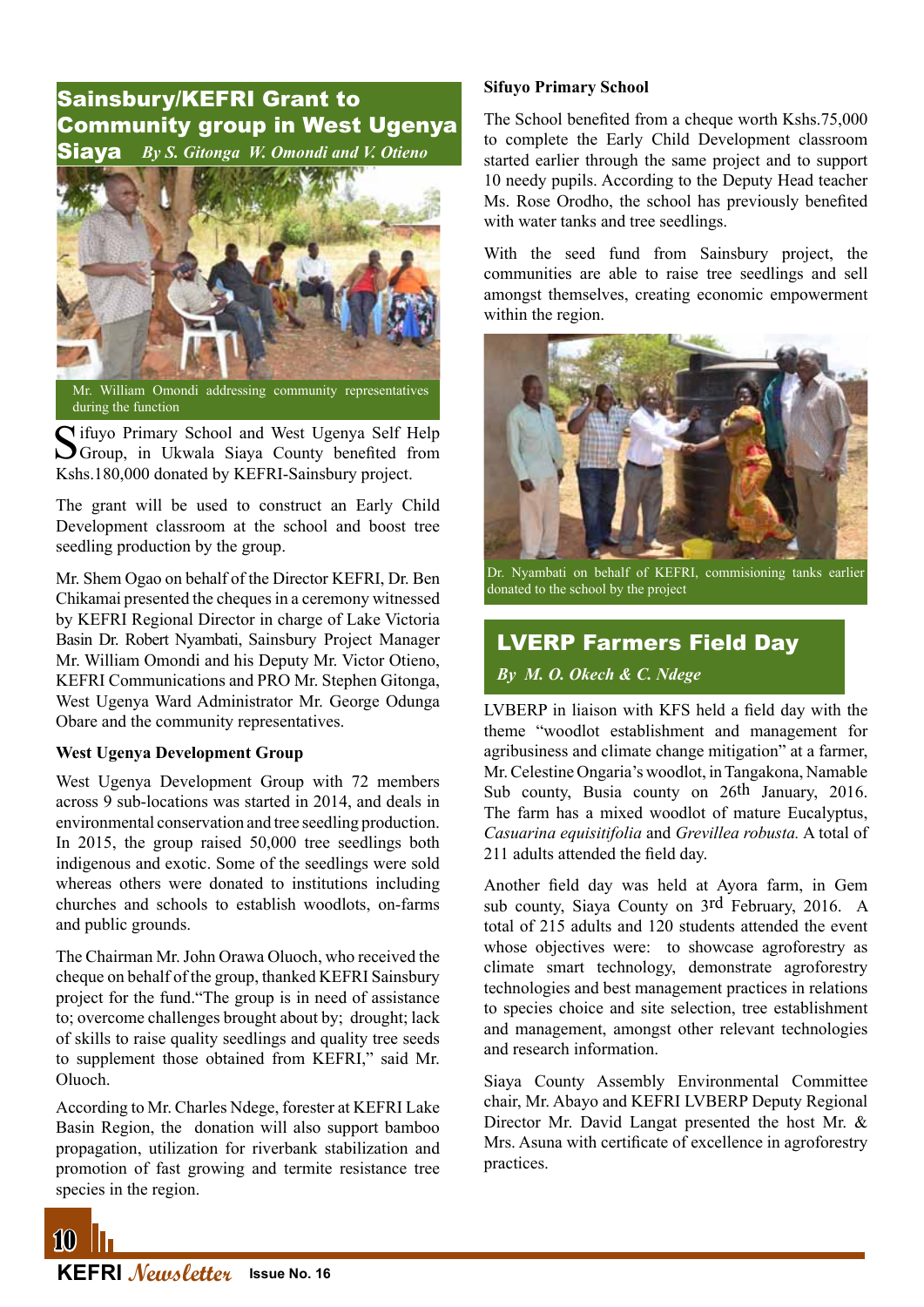# Forestry and Wildlife Forum *B. Namisi and S. Otieno*

The Food and Agriculture Organization (FAO) in collaboration with the Government of Kenya hosted the 20th Session of the African Forestry and Wildlife Commission (AFWC) at KICC, Nairobi.

The conference ran from 1st to 5th February, 2016 and attracted over 100 delegates across the continent.

The conference themed "Sustainable Management of Forests and Wildlife in Africa: Enhancing Values, Benefits and Services" brought to the fore the importance of sustainable management of forests and wildlife for improvement of livelihood of millions of people in Africa.

The Cabinet Secretary Ministry of Environment, Prof. Judi Wakhungu emphasized the role of forests in climate change mitigation and the need to embrace sustainable forest management so as to; conserve biodiversity, improve productivity, enhance resilience and release their potential to fulfil ecological, economic and social functions without damaging the ecosystems.

"It is my expectation that this Conference will inform delegates and provide a forum to share information on the contribution of the forestry and wildlife sector to the economy and stability of the environment," she said.

Mr. Bukar Tijani, Assistant Director General, FAO Regional Office-Africa, referred to 2015 as a decisive year having witnessed the culmination of a number of global events and policy processes related to forestry and affecting forests.

"The Sustainable Development Goals (SDGs), the World Forestry Congress and the Paris Agreement of the UN Framework Convention on Climate Change created opportunities for countries to build strong and sustainable forest sectors that contribute to global sustainability goals," Said Tijan.

"It is our responsibility to integrate forests with other mainstream processes and people at both international and national levels, increase investment in capacity and institutional development to strengthen the actual and potential socio-economic contribution of forests to our global concerns," he reiterated.

The Commission deliberated on issues including: forestry and climate change adaptation and mitigation; opportunities and challenges in non-wood forest products; implementation of forest and wildlife policies; enhancing sustainability and efficiency of woodfuel production and consumption; implications of illegal hunting and trade on livelihoods, gender, youth and education.



Forest and Wildlife are threatened by extinction due to habitat destruction, and overharvesting by poachers

The heads of forestry from participating countries noted that success would require effective linkage of interventions under both sectoral and external policies, correction of capacity constraints, prioritization and selective interventions and inclusion of the informal sector activities into national accounting.

Emphasis was placed on involvement of both private and public sector in poverty eradication through small scale forest and wildlife enterprises development.

The Commission recommended stakeholder participation and consultation including the purpose of developing in each country a shared vision of future development ambitions and priorities involving the land.

This would in turn allow forests, wildlife and other natural resource sectors to move forward alongside other sectors in a coherent manner.

# Coast Region Activities *By A. Amur*

Coast Eeco-region Research Programme held a farmers' workshop at the Kenya School of Government Matuga on 30th March, 2016.

The workshop reckoned implementation of the project's activities, developments toward strengthening and recognition of traditional systems. Experiences from Mijikenda communities on indigenous knowledge for forest conservation and food security in the face of climate change were shared.

During the Farmers' Innovation Fair, at KARLO Matuga on 31st, innovators from Giriama, Rabai, Digo and Duruma sub-tribes displayed traditional knowledge based innovations developed towards enhancing livelihoods and agro-biodiversity conservation.

SIFOR is a European Union funded project implemented in Kenya, India, China and Peru. The project is implemented in Kenya by KEFRI in collaboration with IIED and targets the Mijikenda communities.

<u>111</u>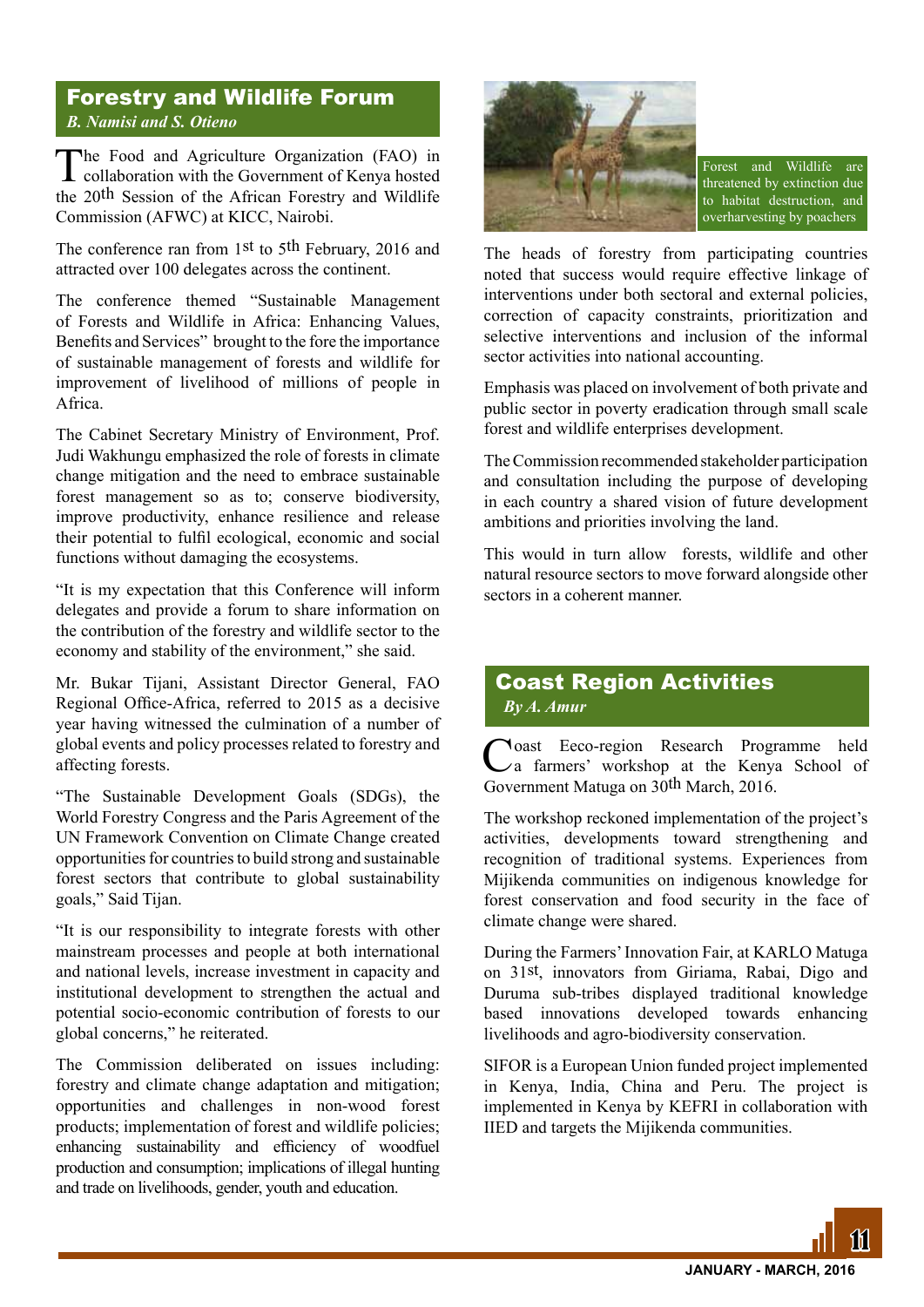#### Technical workshop on restoration of degraded drylands in East Africa *By M. Sacande and N. Berrahmouni*

Mairobi: During a workshop organized by FAO in collaboration with the KEFRI from 22nd to 24th February, and funding support from EU-ACP, detailed plans for land restoration in East African countries across the Great Green Wall (GGW) in support of Africa's flagship initiative to combat desertification and climate change were arrived at.

The workshop complements a similar exercise for Western Africa held end January in Nigeria to prepare for large-scale restoration efforts from Senegal to Ethiopia during the first half of 2016 in the framework of Action Against Desertification, or AAD, supporting the Great Green Wall initiative in six African countries.



Participants who attended the GGW workshop

Experts numbering 35, from Djibouti, Eritrea, Ethiopia, Egypt, Fiji, Haiti, Kenya, Sudan and Uganda, as well as the African Union Commission and international organisations such as IGAD, NGARA, ICRAF, SPC and FAO gathered in Nairobi to work out detailed plans for restoration activities in 2016.

Central to these plans is an approach tested in Burkina Faso, Mali and Niger, which puts communities at the heart of restoration efforts and focuses on their needs for useful plant species and preferences for restoration in support of their livelihoods.

Other key elements of the approach include planting the right species in the right place, promoting the use of quality native forest and fodder seeds, ensuring that a wide range of plant species diversity are used and made available for use, managing natural regeneration of species and planted areas, and updating a Great Green Wall species database for gene pool traceability, monitoring, reporting and for future uses of data and information.

Experts from Haiti and Fiji took part in the workshop to share knowledge and lessons learned from the Great Green Wall experience to inform their own efforts in helping local communities adopt improved sustainable land, and forest management and restoration practices, as



KEFRI Director Dr. Ben Chikamai (left) introducing NGARA Board Chairman Mr. Chidume Okoro to Ms. Elina Young and Maika Daveta of Fiji

part of AAD's efforts to foster the sharing and exchange of development solutions between countries in the global South, or South-South cooperation.

The workshop also offered the opportunity to introduce the Global guidelines for the restoration of degraded forests and landscapes in drylands, recently published by FAO, which brings together knowledge gained worldwide in dryland restoration.

At the same time, experts updated each other on restoration efforts in their respective countries and regions and explored synergies and complementarities between projects and programmes carried out by the organizations involved in sustainable land management.

The Network for Gum Arabic and Resins of Africa (NGARA) commended the GGW restoration programme and urged for more support to the African communities in restoring degraded land with useful species the likes of *Acacia senegal* in order to get income out of gum production and added value.

Areas of collaboration and synergies have been identified with ICRAF restoration research programme and with the Pacific Community (SPC) restoration programme based in Fiji.

Action Against Desertification, or AAD, is an initiative of the African, Caribbean and Pacific Group of States (ACP) to promote sustainable land management and restore drylands and degraded lands in Africa, the Caribbean and the Pacific, implemented by FAO and partners with funding from the European Union in the framework of the 10th European Development Fund (EDF).

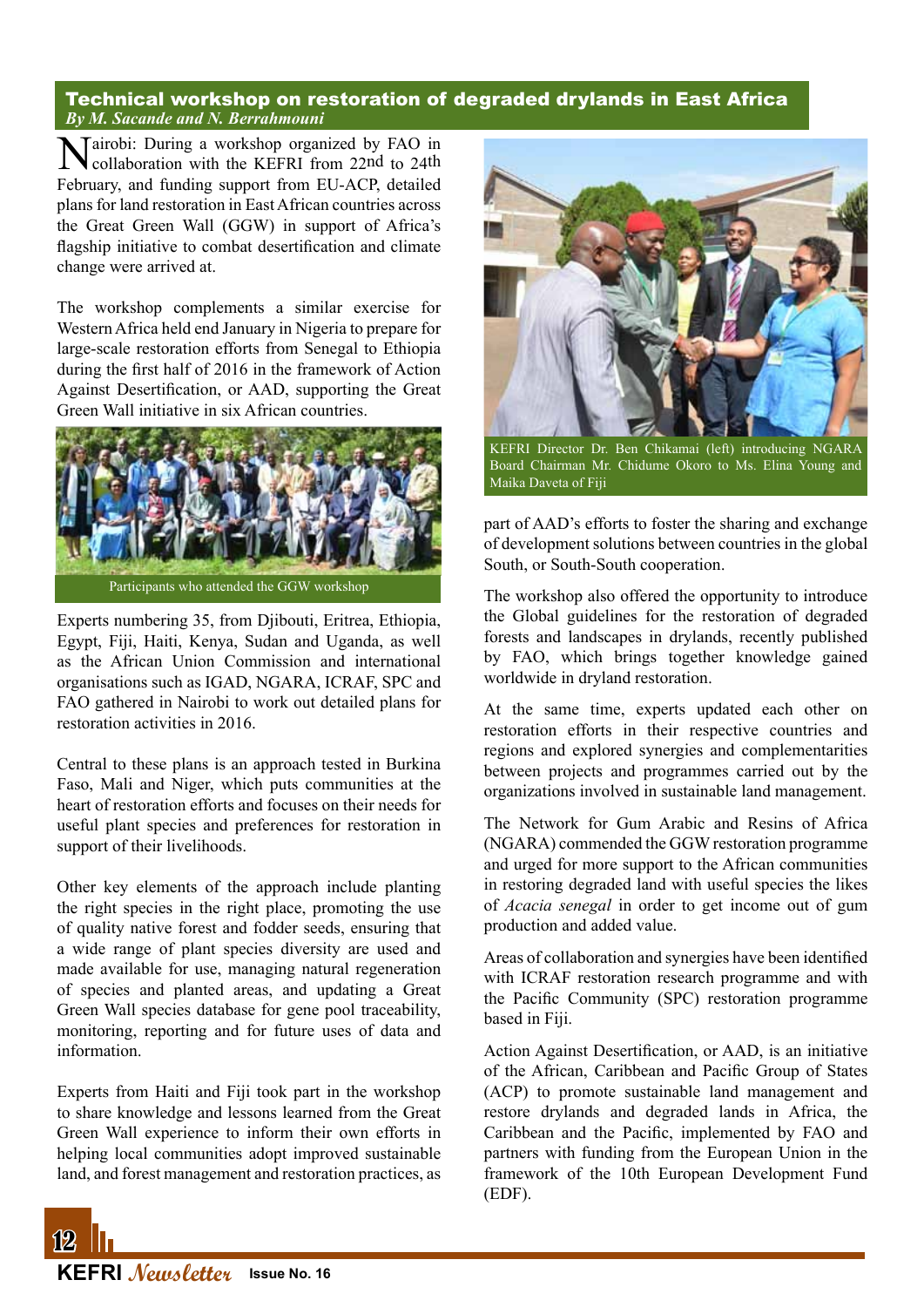# Policies and Practices for Climate Change Adaptation Course (PP4CCAC) *By B. Namisi*

The United Nations Development Programme (UNDP) in collaboration with KEFRI conducted a 3-week training on Policies and Practices for Climate Change Adaptation within the context of arid and semiarid settings.

The course was held between 25th January and 12th February 2016 following the first one held in September 2015. It was tailored to build capacity of Federal and Regional Government officials working in the environmental-related sectors of the Government of Somalia.

Sustainable initiatives and interventions to enhance resilience and improve adaptive capacity of vulnerable communities in Somalia and the ecosystems on which they depend upon is imperative given that the country is predominantly arid. Such initiatives should embrace cross-sectoral dimensions to build capacity of government institutions to effectively empower stakeholders to actively embrace integrated sustainable natural resources management measures that ensure environmental resilience and improved livelihoods in a participatory manner.

The training exposed participants to; strategies on adaptive response and challenges encountered in the implementation of climate change initiatives, and experiences from success cases. Based on the lesson learnt participants formulated proposed management plans for their areas of jurisdiction.

The training integrated visits to selected field sites including; Muguga, Karura, Machakos, Kitui, Makindu, Kibwezi, Nakuru, Molo, Marigat, Rakwaro, Funyula and Bungoma.

#### *Continued from page 9* **DERP Stakeholder's Trainings**

wide range of altitudes, and produces high value timber, which is drought tolerant and termite resistant.

Introduction to grafting was considered imperative due to its advantages that allow propagation of clones that cannot be raised or economically propagated by other means.Grafting can also combine different cultivars into a composite plant with each part contributing a special characteristic disease resistant, drought tolerant, high yielding sweeter or less fiber in case of mango etc.



One of the group members practicing grafting method as directed by KEFRI trainer Mr. Kyalo (blue shirt). Fruiting grafted mango (right)

Africa Sand Dam Foundation operates in the dryland parts of Eastern region and constructs sand dams and shallow wells in the seasonal rivers thus availing water to the group members.

At the same time 4 family members (Mbonayo's) from Nzeluni village, Migwani Location Mwingi sub-county were trained on best tree species for bee foliage and in particular *Melia volkensii* which is suitable for timber drylands.

Drylands though fragile are failing in production in recent years due to erratic climate change and rapid population increase. Basic commodities such as food and water becoming scarce and people spend a lot of time searching these resources.

These groups are found in areas that receive unreliable rainfall and therefore it was a viable idea for ASDF to empower the groups to plant fruit trees (i.e. Mangoes and Pawpaw) which thrive in the area and provide food with minimal rainfall

# KENASA Conference *By Z. Chelangat*

At the 6th Annual General Conference of Kenya National Secretaries Association (KENASA) held in Eldoret from 31st March to 1st April 2016, it was agreed that members will contribute their inputs towards the Bill by the end of May, 2016.

KENASA will also organize stake holder's regional conferences at regional level to deliberate on their inputs.

KEFRI staff; Ann Indimuli, Redemter Mutembei, Jovita Akiki, Zaituni Chelangat and Hellen Nyarindo attended the workshop.

Robert Emojong' was recognised as the best secretary of the Year during the SOYA Award Gala Dinner officiated by the Eldoret, County Governor, H.E. Hon. Jackson Mandagor.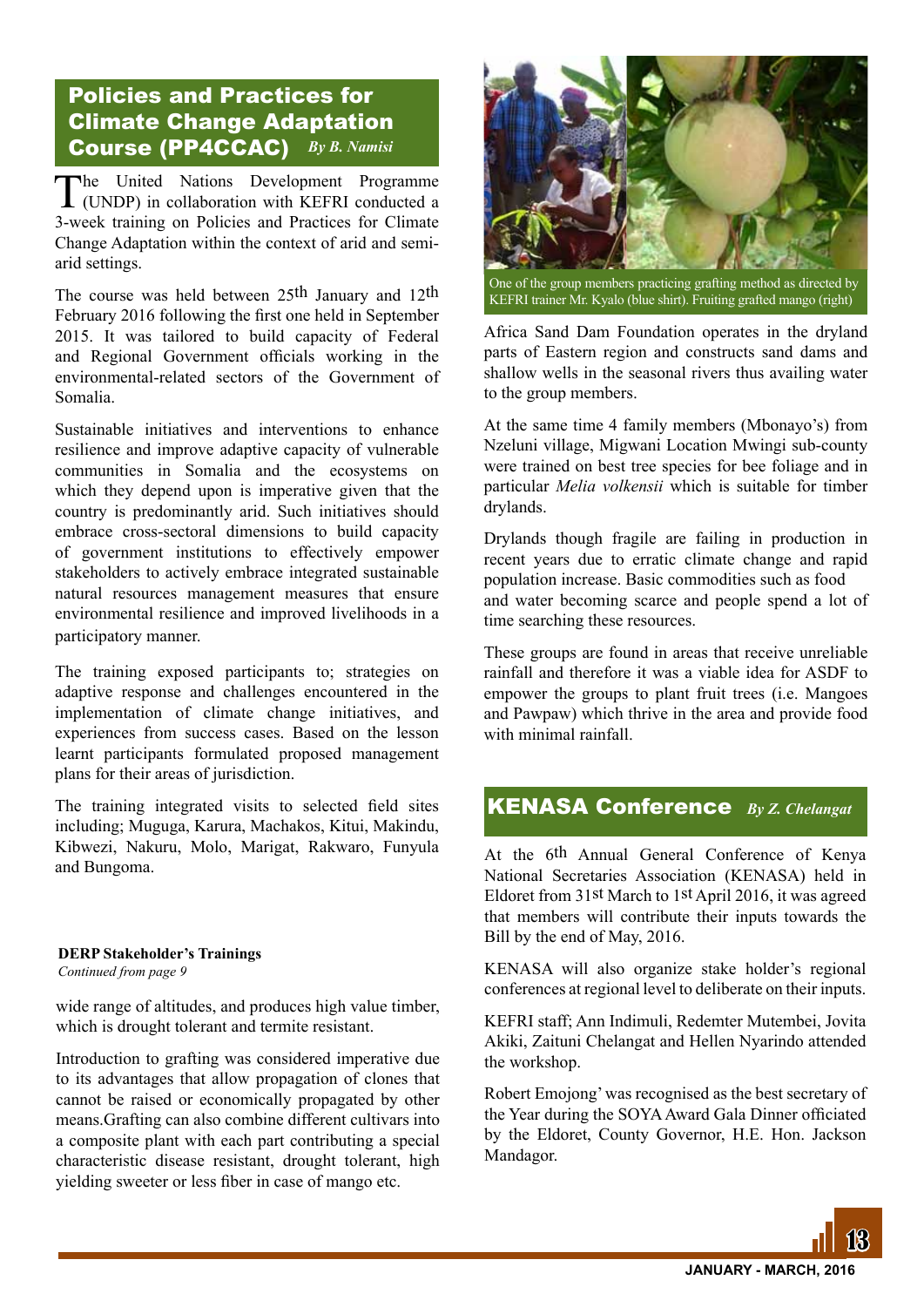#### Pension News *By A. Dzitu*

#### **Afya Akiba, a new health product**

Afya Akiba, a new health product to provide client a platform to build fund for medical costs needed during retirement period is being introduced by AON Kenya, the Administrator of KEFRI Pension Scheme.

AON calls upon KEFRI staff to save for this product which requires a minimum saving of Kshs.1,000 per month for 5 years by a contributor whose age should be between 18 to 60 years.

Afya Akiba helps one to prepare while still strong and healthy and to safeguard post retirement income. One can also use Afya Akiba savings as security for bank loans and mortgage with the regulator's approvals.

Afya Akiba has many macro economic benefits including: increased savings; ease financial dependency among the elderly; peaceful retirement and sustainable living in the old age; protection of working family incomes thus decreasing general levels of poverty; reduction in families financial burden e.g. disability, death and funeral insurance benefits.

The family members are protected during post retirement medical insurance as it can cover them too.

#### **Product component**

The product has two packages "Savings component" and "Life Assurance and Disability insurance".

Employers can contribute on behalf of their employees. Where an employer contributes, this contribution will be recognized in the system separately from the employees' contributions. The employees' portion of the Savings Component can be withdrawn subject to withdrawal terms & conditions. The Employers' Portion will vest for 5 years on a graduated scale after which the employee can access 100% on withdrawal.

AON recomended the product to KEFRI staff during the quarterly directors' tea forum.

| $N\overline{0.}$ | <b>Name</b>                 | $P/N0$ . | <b>Centre</b> | <b>Date of Retirement</b> |
|------------------|-----------------------------|----------|---------------|---------------------------|
| $\mathbf{1}$     | Dolly Akinyi Olumo          | 6990     | Maseno        | 30/09/2015 - Death        |
| $\overline{2}$   | <b>Alois Mutua Mutiso</b>   | 5321     | Muguga        | 6/11/2015                 |
| $\overline{3}$   | Francis M. Gachathi         | 5490     | Muguga        | 24/12/2015                |
| $\overline{4}$   | Dama Katana Karisa          | 5822     | Gede          | 1/1/2016                  |
| 5                | <b>Jones Mulee Mwambaka</b> | 5309     | Kibwezi       | 1/1/2016                  |
| 6                | Fred Ojuka Ogola            | 6825     | Kuja River    | 1/1/2016                  |
| $\overline{7}$   | Joseph K. Rotich            | 6810     | Londiani      | 1/1/2016                  |
| 8                | Mathias Ong'onga            | 6750     | Headquarters  | 1/1/2016                  |
| 9                | Ndunda Musili               | 6476     | Kitui         | 1/1/2016                  |
| 10               | Simon Karera                | 6304     | Headquarters  | 1/1/2016                  |
| 11               | Shedrick M. Mwanzia         | 5375     | Kibwezi       | 1/1/2016                  |
| 12               | Jackson Waithaka            | 5333     | Muguga        | 1/1/2016                  |
| 13               | Barisa Basila Buru          | 5272     | Gede          | 1/1/2016                  |
| 14               | Benjamin Mwathe Kiswii      | 5196     | Kitui         | 1/1/2016                  |
| 15               | Harrison Kaingu Kavinya     | 5056     | Gede          | 1/1/2016                  |
| 16               | Miriam Kanini Mwai          | 5089     | Muguga        | 23/3/2016                 |
| 17               | Jane Njoki Mwangi           | 5364     | Headquarters  | 23/3/2016                 |
| 18               | Sheila A. Wachiye           | 7050     | Headquarters  | 23/03/2016 - Resignation  |

### **List of Retireries:**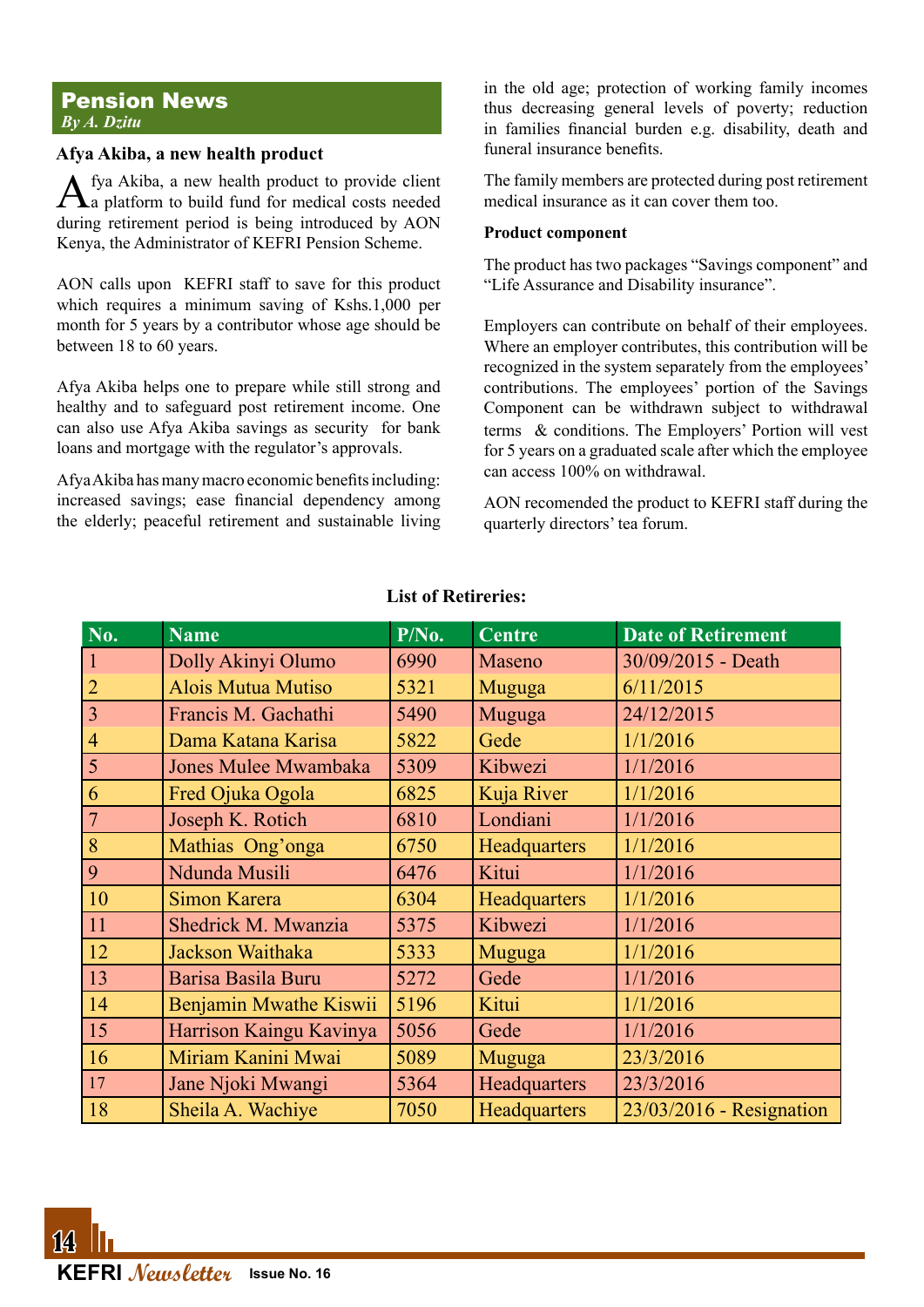# Visit to Children Centre

#### *By R. Mokaya*

In the spirit of giving during Easter period, KEFRI choir<br>jointly with other members of staff visited Teresiah n the spirit of giving during Easter period, KEFRI choir House of Hope ECD Centre in Kiunjuri Kiambu county. The centre was established in 2004 under the Henry Wanyoike Foundation and provides early childhood education to children from less privileged homes.

The staff donated dried food stuff, clothes and firewood to help cater for the needs of 75 children below 6 years currently housed by the centre. The choir and children had an opportunity to interact, praise and worship.

The choir acknowledges the support received from management through the office handling corporate Social Responsibility (CSR) and all staff members who contributed generously.



KEFRI staff interacting with children and management of St. Teresa House of Hope, Kiambu county

#### Tree crossword puzzle

|              |       |  |               |                 | R O O T B I R C P G T |             |              | <b>B</b> A   |              |
|--------------|-------|--|---------------|-----------------|-----------------------|-------------|--------------|--------------|--------------|
| $\mathbf{s}$ |       |  |               |                 | <b>BONEEDLE</b>       |             | T M          | s z          |              |
| R            |       |  |               |                 | N X T A T X S S O A   |             |              | W            | P            |
| F            |       |  |               |                 | T O T V U Z N T O P   |             |              | Е            | в            |
| U            |       |  |               | V S E E D S P   |                       | G T L       |              | $\mathbf v$  | A            |
| R.           |       |  |               |                 | TAT RUNKT             |             | H E          | Е            | M            |
| N            |       |  | Z P L T T P U |                 | $\mathbf{L}$          | <b>P</b>    | т            | R            | в            |
| п            |       |  | J X O X Y G E |                 | $\mathbf{N}$          | - 11        | $\mathbf{o}$ | G            | $\mathbf{o}$ |
|              |       |  |               | T S U G A R T J | M                     | C Z         |              | R            | $\mathbf{o}$ |
| U            |       |  |               | O Y G S H R U   | $\mathbf{B}$          |             | K S          | E.           | <b>S</b>     |
| R.           |       |  |               | T C E T B L I   | м                     | BY          |              | Е            | $\mathbf{o}$ |
| Е.           | F O R |  |               | ESTA            |                       | C O R       |              | <b>N</b>     | - 1          |
| S.           |       |  |               | AND ALWO        |                       | $O$ $D$ $T$ |              | $\mathbf{o}$ |              |

#### **Across**

- 1. This part of the tree anchors it to the ground and gathers water (otor).
- 2. The name for a leaf on a pine and spruce tree (eledne).
- 3. They come in many different shapes, but they are what all trees start out as (edses).
- 4. An indigenous endangered tree valued for its oil (wdolsadnoa).
- 5. This part of a tree has the same name as the back storage area of a car (knurt).
- 6. Trees produce this gas that all animals need to live (yognex).
- 7. A product that is made when wood chips and water are combined and heated (lupp).
- 8. This is another word for a tree branch and also for your arm (mibl)
- 9. This is the name for an area where thousands of rees grow closely together in the wild (tosfre).
- 10. It is smaller than a tree and can also be called (bursh).
- 11. This contains the seed from an oak tree (norca)
- 12. This is the type of food that a tree uses Leaves produce it when the sun shines on them and a process called photosynthesis takes place (grasu).

#### **Down**

- 1. The name given to people who harvest for a living (gogrel).
- 2. This type of tree is used as a Christmas tree (gvrereene).
- 3. Our homes would be quite empty if we never had this item made from trees in it (untirrfeu).
- 4. It is not a tree but a grass that hardens itself to attain wood properties (omabob).
- 5. This substance carries nutrients to all parts of the tree (psa).
- 6. We harvest sap to make syrup from this type of tree (pelam).
- 7. This small tool made of wood can help keep teeth clean (khoptotic).
- 8. Medium for growing plants (oils).
- 9. To do a particular task (tuyd).
- 10. A harmful destructive creature or bug (epts).

15